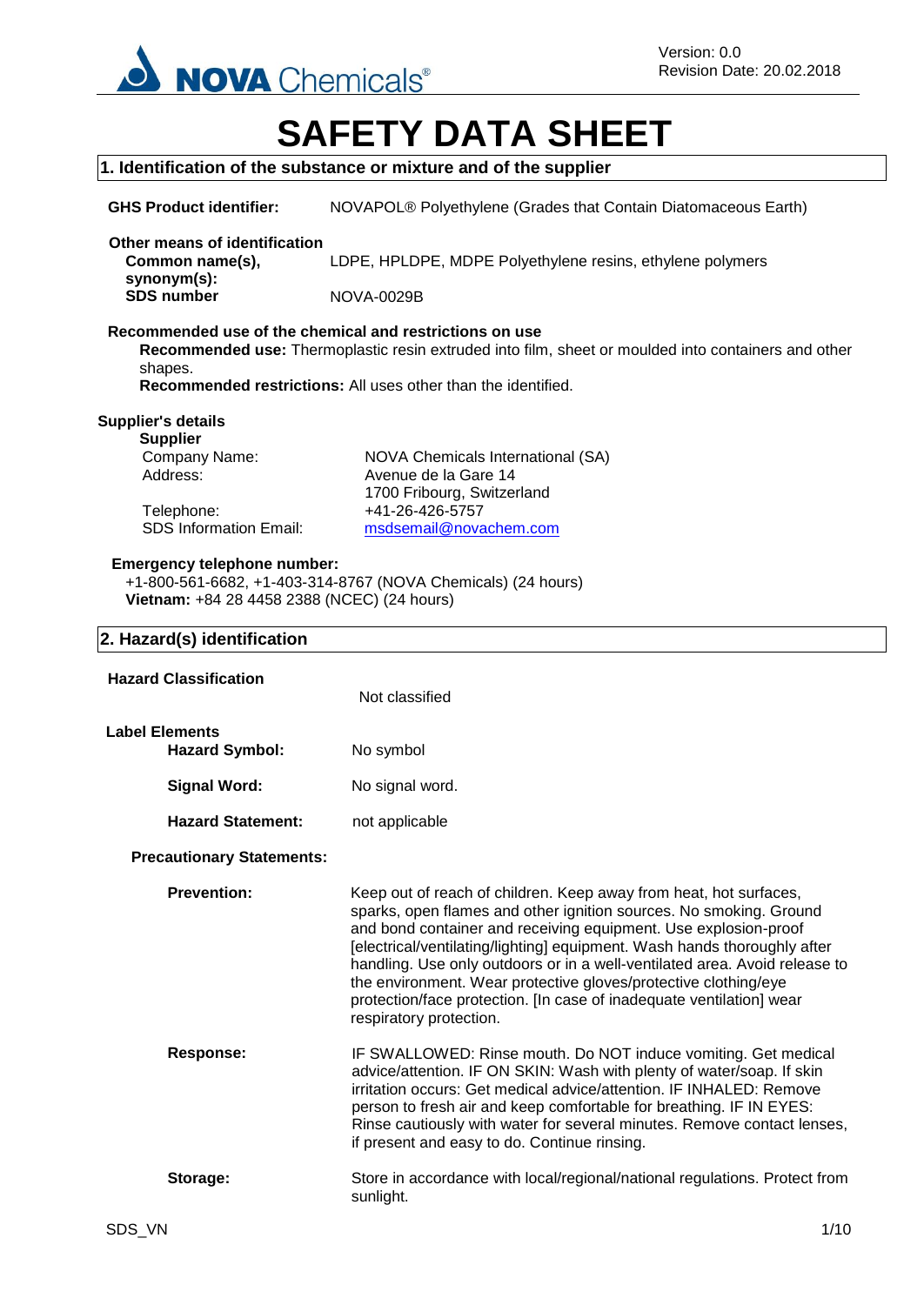| <b>NOVA</b> Chemicals®                                      | Version: 0.0<br>Revision Date: 20.02.2018                                                                                                                                                                                                                                                                                                                                                                                                                                                                                                                                                                                                                                                                                                                                                                                         |
|-------------------------------------------------------------|-----------------------------------------------------------------------------------------------------------------------------------------------------------------------------------------------------------------------------------------------------------------------------------------------------------------------------------------------------------------------------------------------------------------------------------------------------------------------------------------------------------------------------------------------------------------------------------------------------------------------------------------------------------------------------------------------------------------------------------------------------------------------------------------------------------------------------------|
| Disposal:                                                   | Dispose of contents/container in accordance with<br>local/regional/national/international regulations. Refer to manufacturer or<br>supplier for information on recovery or recycling.                                                                                                                                                                                                                                                                                                                                                                                                                                                                                                                                                                                                                                             |
| Other hazards which do not<br>result in GHS classification: | This mixture is a preparation containing polymers and additives. Although it<br>may contain components that may be classified, the product does not<br>present a danger to human health by inhalation, ingestion or contact with the<br>skin or to the aquatic environment in the form in which it is placed on the<br>market. If small particles are generated during further processing, handling<br>or by other means, may form combustible dust concentrations in air. Spilled<br>product may create a dangerous slipping hazard. Under fire conditions,<br>product will readily burn and emit irritating smoke. Molten material will<br>produce thermal burns. Polyethylene is an essentially biologically inert solid<br>and considered non-toxic. It is stable (does not decompose) in landfills or in<br>aquatic systems. |

## **3. Composition/information on ingredients**

### **Mixtures**

| <b>Chemical Identity</b>                   | Common name and<br>synonyms | <b>CAS number</b> | Content in percent $(\%)^*$ |
|--------------------------------------------|-----------------------------|-------------------|-----------------------------|
| Silica, cristobalite                       | Crystalline silica          | 14464-46-1        | $0.1 - 0.3\%$               |
| * All concentrations are percent by weight |                             |                   |                             |

ns are percent by weig

**Additional Information:** The silica, cristobalite is inextricably bound or coated in the resin.

coated in the resin, which minimizes the likelihood of exposure.

### **4. First-aid measures**

## **Description of necessary first-aid measures**

| Ingestion:                                                             | IF SWALLOWED: Rinse mouth. Do NOT induce vomiting. Get medical<br>advice/attention.                                                                                                                                                                                                                                                                                                                                                                                                                                                                                                                                   |  |
|------------------------------------------------------------------------|-----------------------------------------------------------------------------------------------------------------------------------------------------------------------------------------------------------------------------------------------------------------------------------------------------------------------------------------------------------------------------------------------------------------------------------------------------------------------------------------------------------------------------------------------------------------------------------------------------------------------|--|
| Inhalation:                                                            | IF INHALED: Remove person to fresh air and keep comfortable for<br>breathing. Get medical advice/attention.                                                                                                                                                                                                                                                                                                                                                                                                                                                                                                           |  |
| <b>Skin Contact:</b>                                                   | IF ON SKIN: Wash with plenty of water/soap. If skin irritation occurs: Get<br>medical advice/attention.                                                                                                                                                                                                                                                                                                                                                                                                                                                                                                               |  |
| Eye contact:                                                           | IF IN EYES: Rinse cautiously with water for several minutes. Remove<br>contact lenses, if present and easy to do. Continue rinsing. Get medical<br>advice/attention.                                                                                                                                                                                                                                                                                                                                                                                                                                                  |  |
| Most important symptoms/effects, acute and delayed                     |                                                                                                                                                                                                                                                                                                                                                                                                                                                                                                                                                                                                                       |  |
| <b>Symptoms:</b>                                                       | Thermal burns. Respiratory irritation. Mechanical irritation. The silica,<br>cristobalite is inextricably bound or coated in the resin, which minimizes the<br>likelihood of exposure.                                                                                                                                                                                                                                                                                                                                                                                                                                |  |
| Indication of immediate medical attention and special treatment needed |                                                                                                                                                                                                                                                                                                                                                                                                                                                                                                                                                                                                                       |  |
| <b>Treatment:</b>                                                      | After adequate first aid, no further treatment is required unless symptoms<br>reappear. For more detailed medical emergency support information, call<br>+1-800-561-6682 or +1-403-314-8767 (24 hours, NOVA Chemicals<br>Emergency Response). Burns should be treated as thermal burns. Molten<br>resin will come off as healing occurs; therefore, immediate removal from the<br>skin is not necessary. Treatment should be directed at the control of<br>symptoms and the clinical condition of the patient. No adverse effects due<br>to ingestion are expected. The silica, cristobalite is inextricably bound or |  |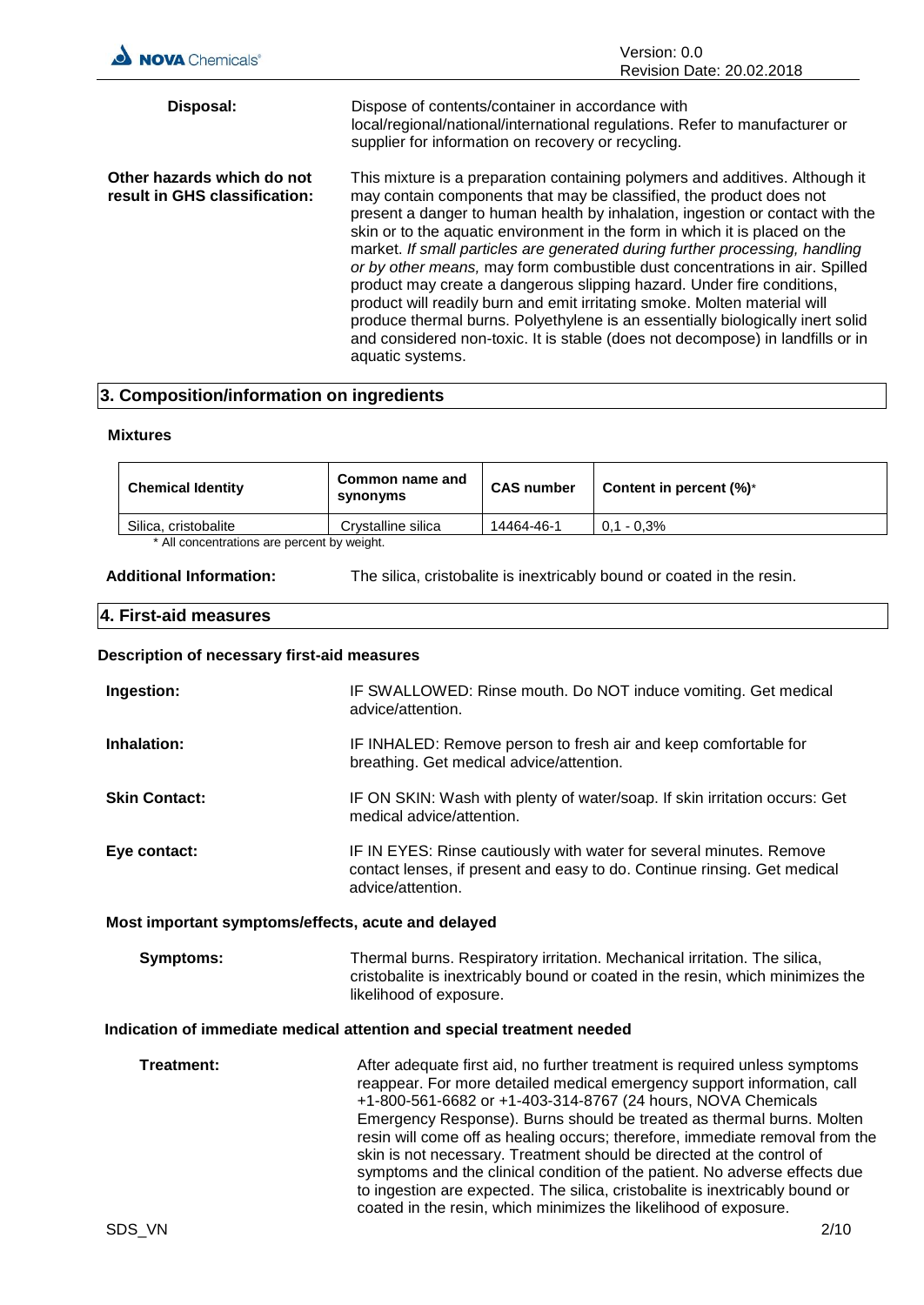

| 5. Fire-fighting measures                                                                |                                                                                                                                                                                                                                                                                                                                                                                                                                                                                                                                                  |
|------------------------------------------------------------------------------------------|--------------------------------------------------------------------------------------------------------------------------------------------------------------------------------------------------------------------------------------------------------------------------------------------------------------------------------------------------------------------------------------------------------------------------------------------------------------------------------------------------------------------------------------------------|
| <b>General Fire Hazards:</b>                                                             | Solid resins support combustion but do not meet combustible definition.<br>Product will burn at high temperatures but is not considered flammable.<br>Under fire conditions, product will readily burn and emit irritating smoke.<br>Powdered material may form explosive dust-air mixtures.                                                                                                                                                                                                                                                     |
| Suitable (and unsuitable) extinguishing media<br><b>Suitable extinguishing</b><br>media: | Water fog or water spray. Small fires: Dry chemical, carbon dioxide (CO2)<br>or foam.                                                                                                                                                                                                                                                                                                                                                                                                                                                            |
| Unsuitable extinguishing<br>media:                                                       | Avoid water in straight hose stream; will scatter and spread fire.                                                                                                                                                                                                                                                                                                                                                                                                                                                                               |
| Specific hazards arising from<br>the chemical:                                           | Upon heating, polyethylene may emit various oligomers, waxes and<br>oxygenated hydrocarbons as well as carbon dioxide, carbon monoxide and<br>small amounts of other organic vapours (e.g. aldehydes, acrolein).<br>Inhalation of these decomposition products may be hazardous. Powdered<br>material may form explosive dust-air mixtures. Risk of dust-air explosion is<br>increased if flammable vapours are also present. Static discharge: material<br>can accumulate static charges which may cause an incendiary electrical<br>discharge. |
| Special protective action for firefighters                                               |                                                                                                                                                                                                                                                                                                                                                                                                                                                                                                                                                  |

| <b>Special fire fighting</b><br>procedures:              | Keep upwind. Keep unauthorised personnel away. Move containers from<br>fire area if you can do so without risk. Fight fire from maximum distance or<br>use unmanned holders or monitor nozzles. Apply extinguishing media<br>carefully to avoid creating airborne dust. Water may be used to flood the<br>area. Use water spray to cool fire exposed surfaces and to protect<br>personnel. Avoid inhaling any smoke and combustion materials. Remove<br>and isolate contaminated clothing and shoes. Prevent run-off from fire<br>control or dilution from entering streams, sewers or drinking water supply. |
|----------------------------------------------------------|---------------------------------------------------------------------------------------------------------------------------------------------------------------------------------------------------------------------------------------------------------------------------------------------------------------------------------------------------------------------------------------------------------------------------------------------------------------------------------------------------------------------------------------------------------------------------------------------------------------|
| <b>Special protective</b><br>equipment for firefighters: | Firefighters must use standard protective equipment including flame<br>retardant coat, helmet with face shield, gloves, rubber boots, and in<br>enclosed spaces, SCBA.                                                                                                                                                                                                                                                                                                                                                                                                                                        |

## **6. Accidental release measures**

| <b>Personal precautions,</b><br>protective equipment and<br>emergency procedures: | Isolate area. Alert stand-by emergency and fire fighting personnel. Dust<br>deposits should not be allowed to accumulate on surfaces, as these may<br>form an explosive mixture if they are released into the atmosphere in<br>sufficient concentration.                                                                                                                                                                                                                                                                                                         |
|-----------------------------------------------------------------------------------|------------------------------------------------------------------------------------------------------------------------------------------------------------------------------------------------------------------------------------------------------------------------------------------------------------------------------------------------------------------------------------------------------------------------------------------------------------------------------------------------------------------------------------------------------------------|
| <b>Environmental Precautions:</b>                                                 | Prevent entry into waterways, sewer, basements or confined areas.                                                                                                                                                                                                                                                                                                                                                                                                                                                                                                |
| <b>Methods and material for</b><br>containment and cleaning<br>up:                | Wear appropriate personal protective equipment. Do not touch or walk<br>through spilled material. In case of leakage, eliminate all ignition sources.<br>Stop leak if safe to do so. Prevent entry into waterways, sewer, basements<br>or confined areas. Spilled product may create a dangerous slipping hazard.<br>Use appropriate tools to put the spilled solid in an appropriate disposal or<br>recovery container. Recover and reclaim or recycle, if practical. Avoid<br>dispersal of dust in the air (i.e., clearing dust surfaces with compressed air). |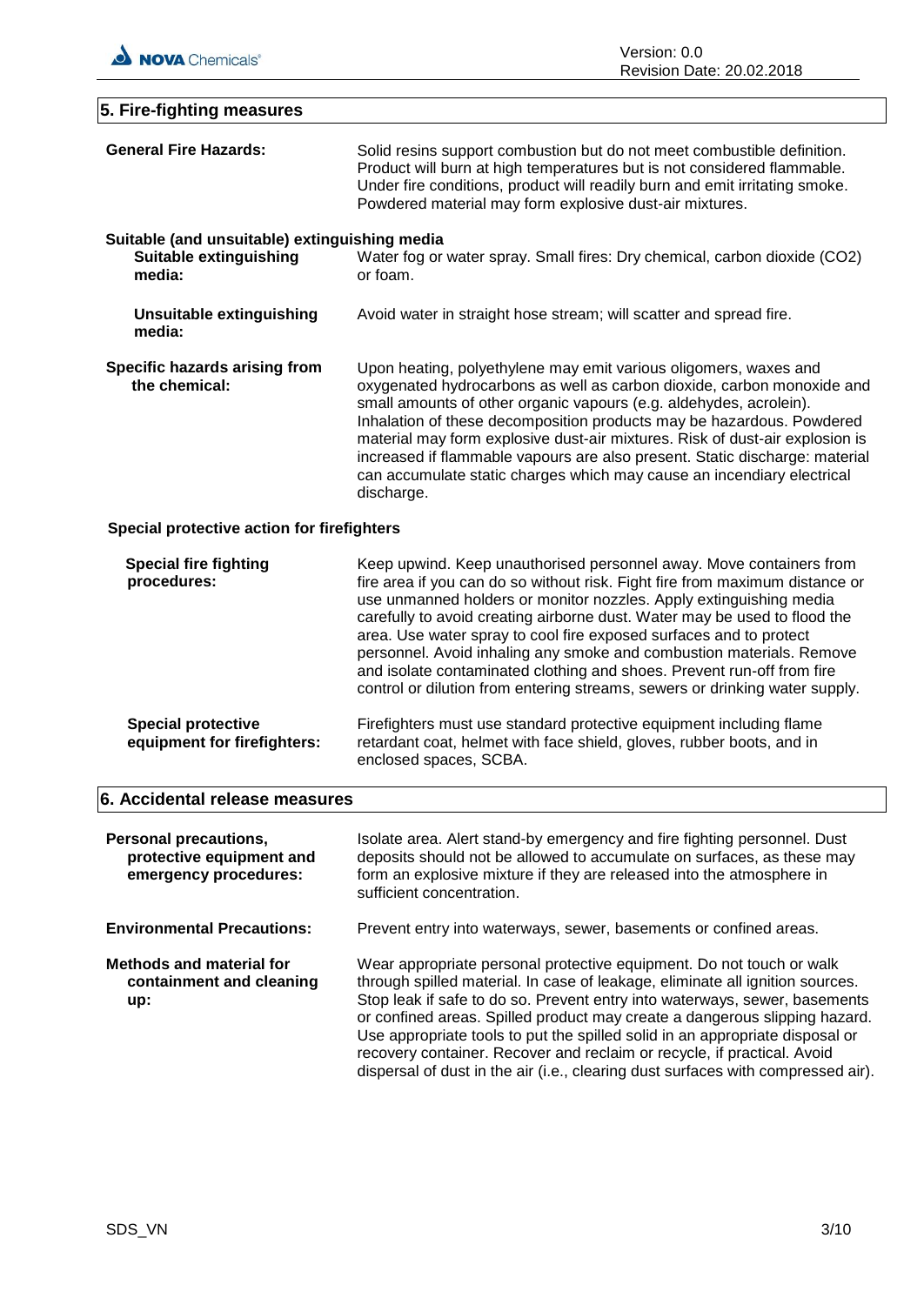## **7. Handling and storage**

| <b>Precautions to ensure safe</b><br>handling:                      | Keep out of reach of children. Keep away from uncontrolled heat and<br>incompatible materials. Ground all material handling and transfer<br>equipment. Wash hands thoroughly after handling. Prevent dust<br>accumulation to minimise explosion hazard. For additional information on<br>control of static and minimizing potential dust and fire hazards, refer to<br>NFPA-654, "Standard for the Prevention of Fire and Dust Explosions from<br>the Manufacturing, Processing and Handling of Combustible Particulate<br>Solids, 2013 Edition". Use in a well-ventilated area. Avoid release to the<br>environment. Wear eye protection/protective gloves as needed/wear full<br>face-shield during thermal processing if contact with molten material is<br>possible/wear respirator if dusty. Spilled product may create a dangerous<br>slipping hazard. |
|---------------------------------------------------------------------|--------------------------------------------------------------------------------------------------------------------------------------------------------------------------------------------------------------------------------------------------------------------------------------------------------------------------------------------------------------------------------------------------------------------------------------------------------------------------------------------------------------------------------------------------------------------------------------------------------------------------------------------------------------------------------------------------------------------------------------------------------------------------------------------------------------------------------------------------------------|
| Conditions for safe storage,<br>including any<br>incompatibilities: | Store in accordance with all current regulations and standards. Storage<br>area should be clearly identified, well-illuminated and clear of obstruction.<br>Store in closed, grounded and properly designed vessels. Keep away from<br>uncontrolled heat and incompatible materials. Protect from sunlight.<br>Outdoor storage of product in bags requires protection from ultra-violet<br>sunlight by use of a UV stabilized bag or alternate means. Avoid<br>accumulation of dust by frequent cleaning and suitable construction of<br>storage and handling areas. Keep shovels and vacuum systems readily<br>available for cleanup of loose material. DO NOT enter filled bulk containers<br>and attempt to walk over product, due to risk of slipping and possible<br>suffocation. Use a fall arrest system when working near open bulk<br>containers.   |

## **8. Exposure controls/personal protection**

## **Control Parameters**

## **Occupational Exposure Limits**

During dusty conditions ACGIH recommends for Particles (insoluble or poorly soluble) not otherwise specified a TWA of 10 mg/m3 (inhalable particles), 3 mg/m3 TWA (respirable particles). The silica, cristobalite is inextricably bound or coated in the resin, which minimizes the likelihood of exposure.

| <b>Chemical Identity</b> | Type | <b>Exposure Limit Values</b> | <b>Source</b>                        |
|--------------------------|------|------------------------------|--------------------------------------|
| Silica, cristobalite     | TWA  | 0.025                        | US. ACGIH Threshold Limit Values (03 |
|                          |      | ma/m3                        | 2014)                                |

**Appropriate Engineering Controls** Engineering methods to reduce hazardous exposure are preferred controls. Methods include mechanical ventilation (dilution and local exhaust) process or personal enclosure, remote and automated operation, control of process conditions, leak detection and repair systems, and other process modifications. Ensure all exhaust ventilation systems are discharged to outdoors, away from air intakes and ignition sources. Supply sufficient replacement air to make up for air removed by exhaust systems. Administrative (procedure) controls and use of personal protective equipment may also be required. It is recommended that all dust control equipment such as local exhaust ventilation and material transport systems involved in handling of this product contain explosion relief vents or an explosion suppression system or an oxygen-deficient environment. Use only appropriately classified electrical equipment and powered industrial trucks.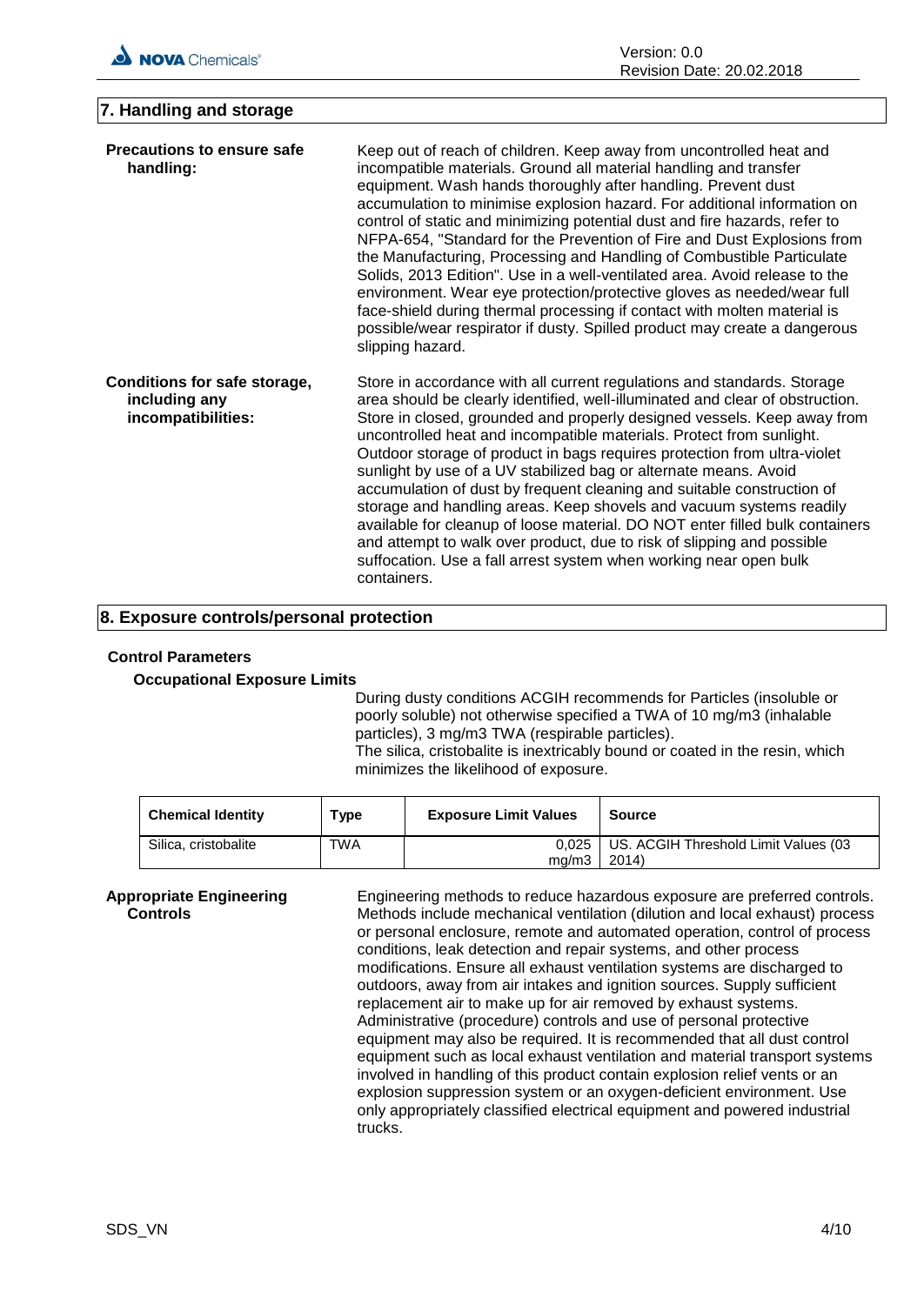

## **Individual protection measures, such as personal protective equipment**

| <b>General information:</b>                       | Personal protective equipment (PPE) should not be considered a long-term<br>solution to exposure control. Employer programs to properly select, fit,<br>maintain and train employees to use equipment must accompany PPE.<br>Consult a competent industrial hygiene resource, the PPE manufacturer's<br>recommendation, and/or applicable regulations to determine hazard<br>potential and ensure adequate protection. |
|---------------------------------------------------|------------------------------------------------------------------------------------------------------------------------------------------------------------------------------------------------------------------------------------------------------------------------------------------------------------------------------------------------------------------------------------------------------------------------|
| <b>Eye/face protection:</b>                       | Safety glasses. Wear a face shield when working with molten material.                                                                                                                                                                                                                                                                                                                                                  |
| <b>Skin Protection</b><br><b>Hand Protection:</b> | Wear gloves to protect against thermal burns.                                                                                                                                                                                                                                                                                                                                                                          |
| Other:                                            | Wear appropriate clothing to prevent any possibility of skin contact.<br>Wear work clothes with long sleeves and pants. Safety footwear<br>with good traction is recommended to help prevent slipping. Static<br>Dissipative (SD) rated footwear is also recommended.                                                                                                                                                  |
| <b>Respiratory Protection:</b>                    | Appropriate approved air-purifying respirator or self-contained breathing<br>apparatus should be used. Air supplied breathing apparatus must be used<br>when oxygen concentrations are low or if airborne concentrations exceed<br>the limits of the air-purifying respirators.                                                                                                                                        |
| <b>Hygiene measures:</b>                          | Use effective control measures and PPE to maintain worker exposure to<br>concentrations that are below these limits. Ensure that eyewash stations<br>and safety showers are in close proximity to work locations.                                                                                                                                                                                                      |

## **9. Physical and chemical properties**

| Appearance                                            |                                                                                             |      |
|-------------------------------------------------------|---------------------------------------------------------------------------------------------|------|
| <b>Physical state:</b>                                | solid                                                                                       |      |
| Form:                                                 | Pellets or Granular powder                                                                  |      |
| Colour:                                               | white / colourless / translucent                                                            |      |
| Odour:                                                | Minimal, Mild                                                                               |      |
| <b>Odour threshold:</b>                               | No data available.                                                                          |      |
| pH:                                                   | not applicable                                                                              |      |
| <b>Melting point/freezing point:</b>                  | 105 - 125 °C (221 - 257 °F) (Melting Point)<br>80 - 105 °C (176 - 221 °F) (Softening point) |      |
| Initial boiling point and boiling range:              | not applicable                                                                              |      |
| <b>Flash Point:</b>                                   | not applicable                                                                              |      |
| <b>Evapouration rate:</b>                             | not applicable                                                                              |      |
| Flammability (solid, gas):                            | May form combustible dust concentrations in air.                                            |      |
| Upper/lower limit on flammability or explosive limits |                                                                                             |      |
| Flammability limit - upper (%):                       | not applicable                                                                              |      |
| Flammability limit - lower (%):                       | not applicable                                                                              |      |
| Vapour pressure:                                      | not applicable                                                                              |      |
| Vapour density:                                       | not applicable                                                                              |      |
| <b>Relative density:</b>                              | $0,910 - 0,940$                                                                             |      |
| Solubility(ies)                                       |                                                                                             |      |
| <b>Solubility in water:</b>                           | Insoluble in water                                                                          |      |
| Solubility (other):                                   | No data available.                                                                          |      |
| Partition coefficient (n-octanol/water):              | not applicable                                                                              |      |
| Auto-ignition temperature:                            | 330 - 410 °C (626 - 770 °F)                                                                 |      |
| <b>Decomposition temperature:</b>                     | $>$ 300 °C ( $>$ 572 °F)                                                                    |      |
| <b>Viscosity:</b>                                     | not applicable                                                                              |      |
| SDS VN                                                |                                                                                             | 5/10 |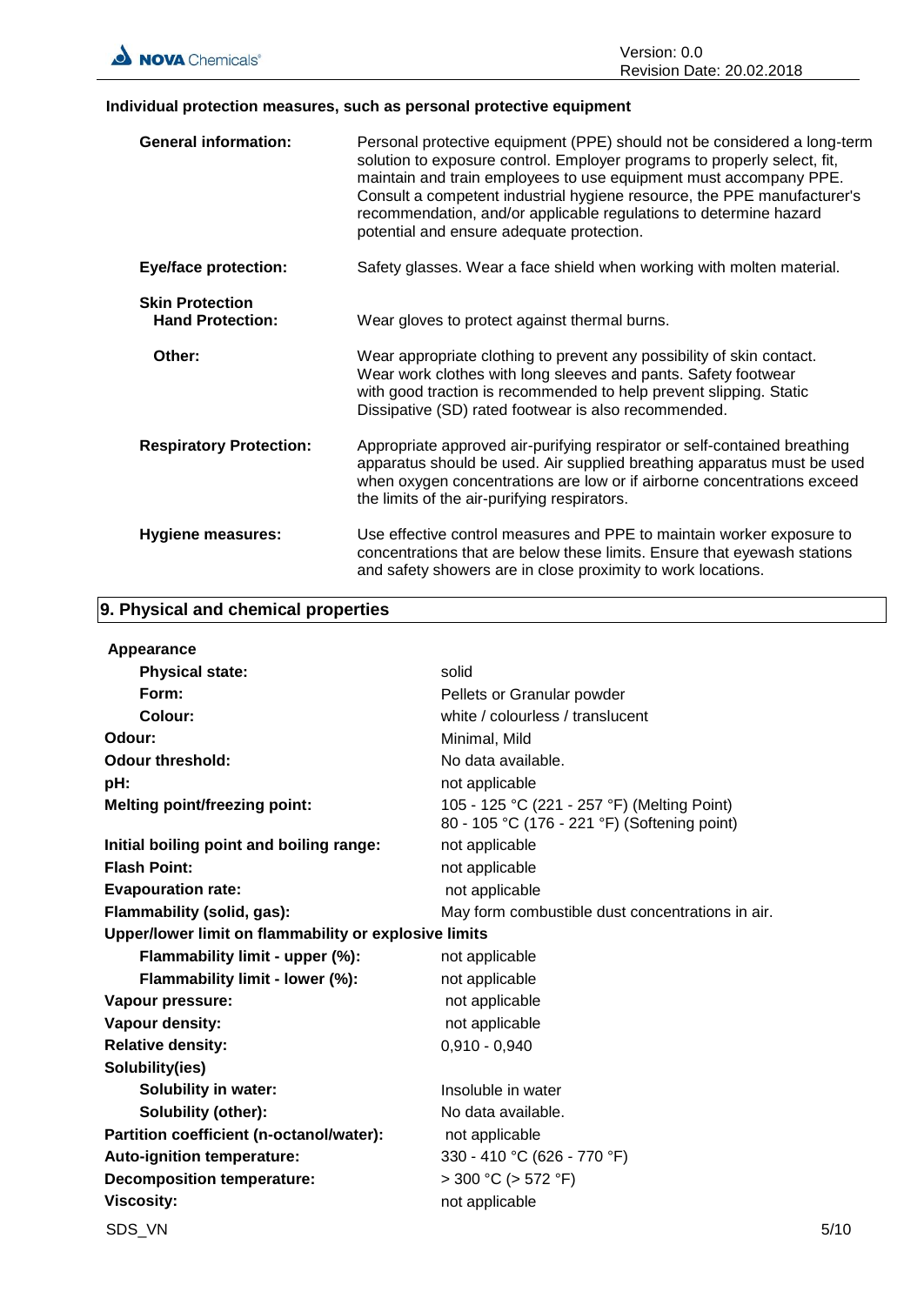## **10. Stability and reactivity**

| <b>Reactivity:</b>                                   | Contact with incompatible materials. Sources of ignition. Exposure to heat.                                                                                                                                                                                                                                                  |
|------------------------------------------------------|------------------------------------------------------------------------------------------------------------------------------------------------------------------------------------------------------------------------------------------------------------------------------------------------------------------------------|
| <b>Chemical Stability:</b>                           | Material is stable under normal conditions.                                                                                                                                                                                                                                                                                  |
| <b>Possibility of Hazardous</b><br><b>Reactions:</b> | Hazardous polymerization not likely to occur.                                                                                                                                                                                                                                                                                |
| <b>Conditions to Avoid:</b>                          | Avoid exposing to heat and contact with strong oxidising substances. Avoid<br>processing material over 300 °C (572 °F).                                                                                                                                                                                                      |
| Incompatible Materials:                              | Strong oxidising agents. Organic solvents, ether, gasoline, lubricating oils,<br>chlorinated hydrocarbons and aromatic hydrocarbons may react with and<br>degrade polyethylene. Powdered material may form explosive dust-air<br>mixtures. Risk of dust-air explosion is increased if flammable vapours are<br>also present. |
| <b>Hazardous Decomposition</b><br><b>Products:</b>   | Upon decomposition, polyethylene may emit various oligomers, waxes and<br>oxygenated hydrocarbons as well as carbon dioxide, carbon monoxide and<br>small amounts of other organic vapours (e.g. aldehydes, acrolein).<br>Inhalation of these decomposition products may be hazardous.                                       |

## **11. Toxicological information**

## **Information on likely routes of exposure**

| Ingestion:                           | Ingestion of this product is not a likely route of exposure.                                                                                                                                                                                             |
|--------------------------------------|----------------------------------------------------------------------------------------------------------------------------------------------------------------------------------------------------------------------------------------------------------|
| Inhalation:                          | During processing, thermal fumes and inhalation of fine particles may<br>cause respiratory irritation. The silica, cristobalite is inextricably bound or<br>coated in the resin, which minimizes the likelihood of exposure.                             |
| <b>Skin Contact:</b>                 | During processing, contact with powder or fines may cause mechanical<br>irritation. Molten material will produce thermal burns. The silica, cristobalite<br>is inextricably bound or coated in the resin, which minimizes the likelihood<br>of exposure. |
| Eye contact:                         | During processing, contact with powder or fines may cause mechanical<br>irritation. Molten material will produce thermal burns. The silica, cristobalite<br>is inextricably bound or coated in the resin, which minimizes the likelihood<br>of exposure. |
|                                      | Symptoms related to the physical, chemical and toxicological characteristics                                                                                                                                                                             |
| Ingestion:                           | No adverse effects due to ingestion are expected.                                                                                                                                                                                                        |
| Inhalation:                          | Respiratory irritation.                                                                                                                                                                                                                                  |
| <b>Skin Contact:</b>                 | Mechanical irritation. Thermal burns. Negligible irritation of the skin based<br>on chemical structure (polymer).                                                                                                                                        |
| Eye contact:                         | Mechanical irritation. Thermal burns. May cause mild, short-lasting<br>discomfort to eyes.                                                                                                                                                               |
| Information on toxicological effects |                                                                                                                                                                                                                                                          |

## **Acute toxicity (list all possible routes of exposure)**

- **Oral**
	- Product: LD50: > 5.000 mg/kg (estimated)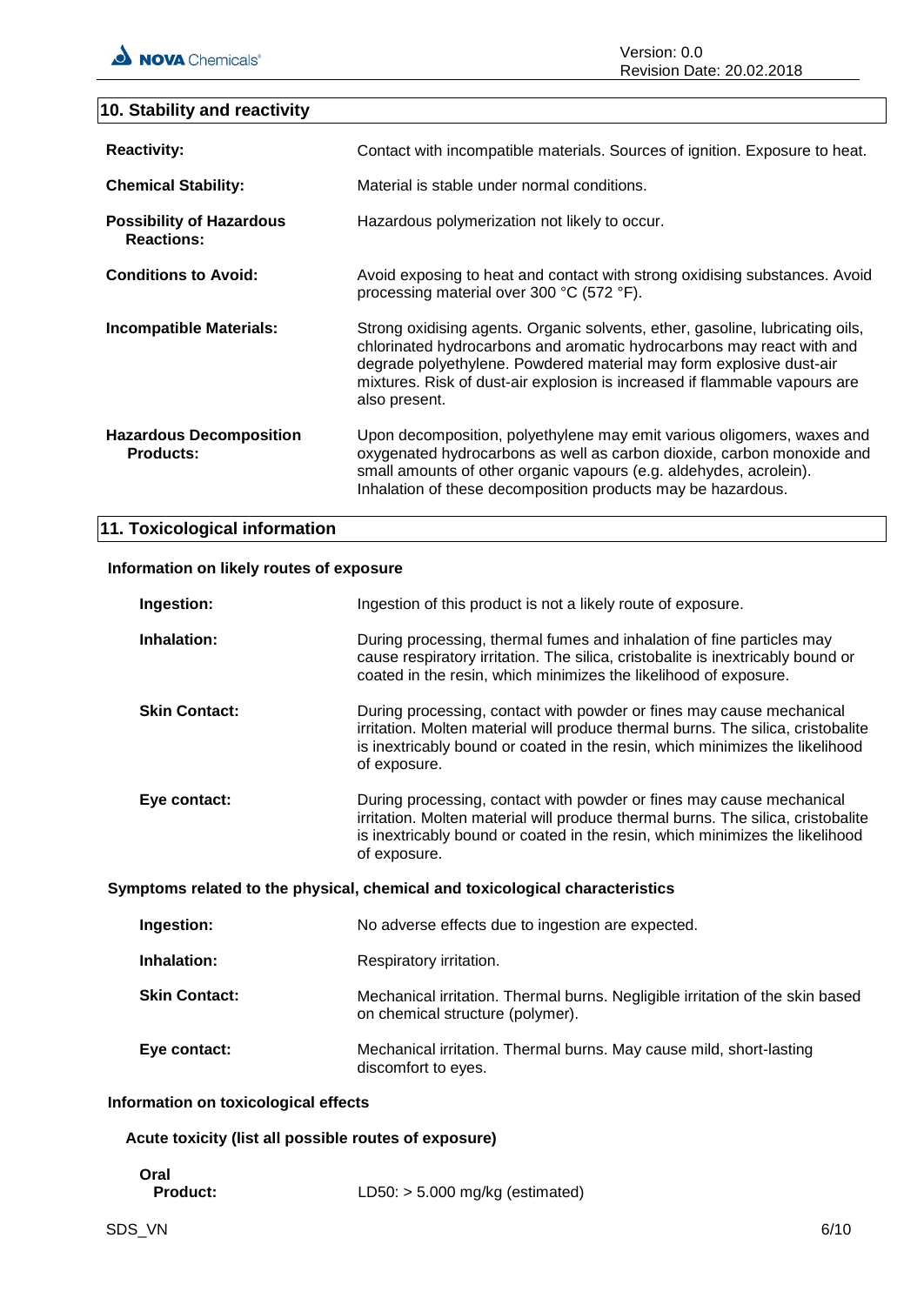| <b>NOVA</b> Chemicals®                                                | Version: 0.0<br>Revision Date: 20.02.2018                                                                                                                       |
|-----------------------------------------------------------------------|-----------------------------------------------------------------------------------------------------------------------------------------------------------------|
| Dermal<br><b>Product:</b>                                             | Not classified for acute toxicity based on available data.                                                                                                      |
| <b>Inhalation</b><br><b>Product:</b>                                  | Not classified for acute toxicity based on available data.                                                                                                      |
| <b>Repeated dose toxicity</b><br>Product:                             | No data available.                                                                                                                                              |
| <b>Skin Corrosion/Irritation</b><br><b>Product:</b>                   | No data available.                                                                                                                                              |
| Specified substance(s):<br>Silica, cristobalite                       | Irritating. May cause abrasion to skin. The silica, cristobalite is inextricably<br>bound or coated in the resin, which minimizes the likelihood of exposure.   |
| <b>Serious Eye Damage/Eye Irritation</b><br><b>Product:</b>           | No data available.                                                                                                                                              |
| Specified substance(s):                                               |                                                                                                                                                                 |
| Silica, cristobalite                                                  | Irritating. May cause abrasion to cornea. The silica, cristobalite is inextricably<br>bound or coated in the resin, which minimizes the likelihood of exposure. |
| <b>Respiratory or Skin Sensitisation</b><br><b>Product:</b>           | No data available.                                                                                                                                              |
| Carcinogenicity<br>Product:                                           | Not classified                                                                                                                                                  |
| Silica, cristobalite                                                  | IARC Monographs on the Evaluation of Carcinogenic Risks to Humans:<br>Overall evaluation: 1. Carcinogenic to humans.                                            |
| <b>ACGIH Carcinogens:</b><br>Silica, cristobalite                     | Group A2: Suspected human carcinogen.                                                                                                                           |
| <b>Germ Cell Mutagenicity</b>                                         |                                                                                                                                                                 |
| In vitro<br><b>Product:</b>                                           | There are no known or reported genetic effects.                                                                                                                 |
| In vivo<br><b>Product:</b>                                            | There are no known or reported genetic effects.                                                                                                                 |
| <b>Reproductive toxicity</b><br>Product:                              | There are no known or reported reproductive effects.                                                                                                            |
| <b>Specific Target Organ Toxicity - Single Exposure</b><br>Product:   | No data available.                                                                                                                                              |
| <b>Specific Target Organ Toxicity - Repeated Exposure</b><br>Product: | No data available.                                                                                                                                              |
| Specified substance(s):<br>Silica, cristobalite                       | Lungs, Respiratory system - The silica, cristobalite is inextricably bound or                                                                                   |
| <b>Aspiration Hazard</b><br>Product:                                  | coated in the resin, which minimizes the likelihood of exposure.<br>Not classified.                                                                             |
| Other effects:                                                        | No data available.                                                                                                                                              |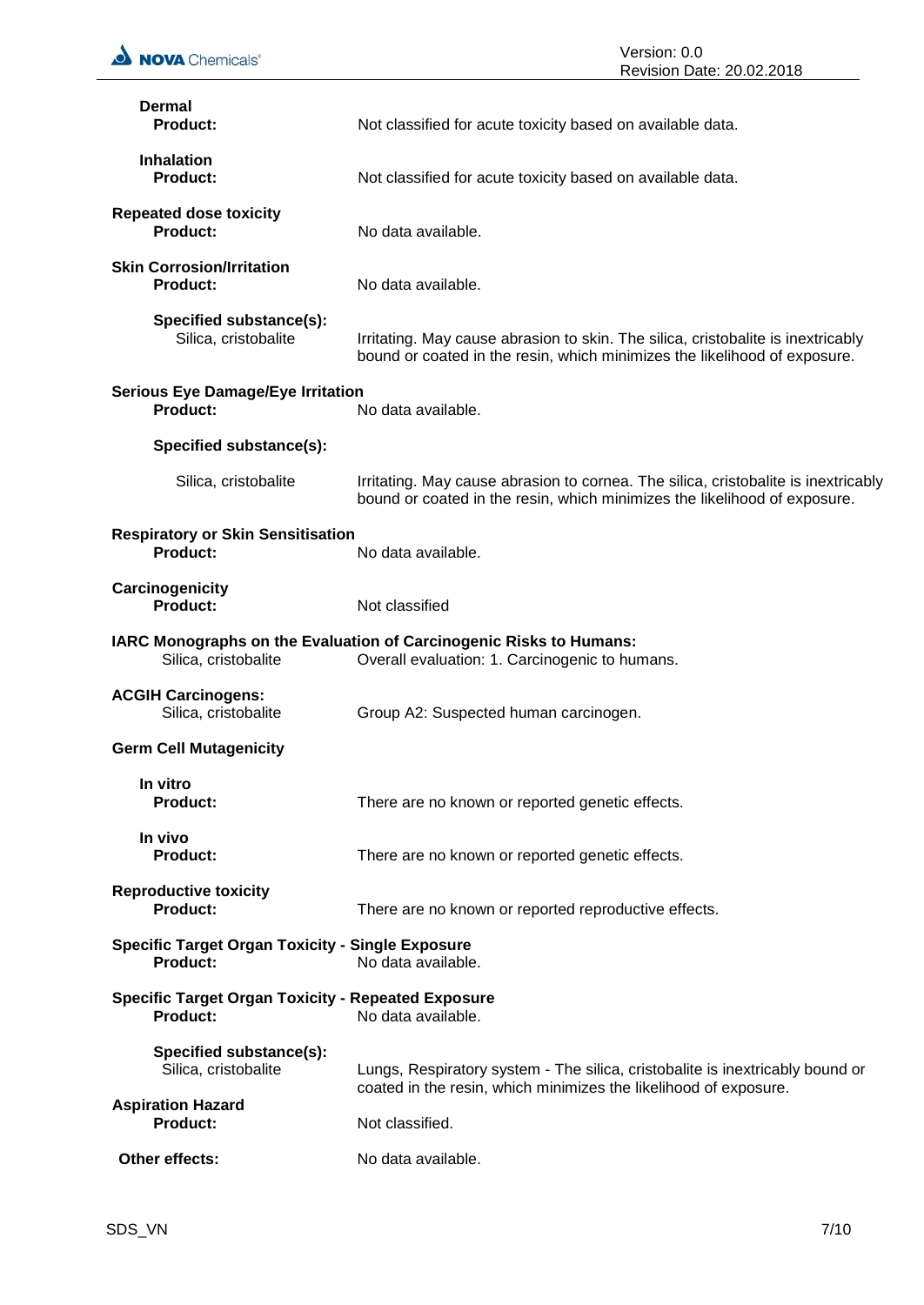

| 12. Ecological information                                                                  |                                                                                                                                                                                                                                                                                                                                                                                  |
|---------------------------------------------------------------------------------------------|----------------------------------------------------------------------------------------------------------------------------------------------------------------------------------------------------------------------------------------------------------------------------------------------------------------------------------------------------------------------------------|
| <b>General information:</b>                                                                 | NOVAPOL® resins are expected to be inert in the environment. They float<br>on water and are not biodegradable. They are not expected to<br>bioconcentrate (accumulate in the food chain) due to their high molecular<br>weight. NOVAPOL® pellets are not expected to be toxic if ingested but may<br>represent a choking hazard if ingested by waterfowl or aquatic life.        |
| <b>Ecotoxicity:</b>                                                                         |                                                                                                                                                                                                                                                                                                                                                                                  |
| Acute hazards to the aquatic environment:                                                   |                                                                                                                                                                                                                                                                                                                                                                                  |
| <b>Fish</b><br><b>Product:</b>                                                              | LC 50 (96 h): $> 100$ mg/l                                                                                                                                                                                                                                                                                                                                                       |
| <b>Aquatic Invertebrates</b><br>Product:                                                    | EC 50 (Daphnia magna, 48 h): > 100 mg/l                                                                                                                                                                                                                                                                                                                                          |
| <b>Toxicity to aquatic plants</b><br>Product:                                               | EC 50 (72 h): $> 100$ mg/l                                                                                                                                                                                                                                                                                                                                                       |
| Chronic hazards to the aquatic environment:                                                 |                                                                                                                                                                                                                                                                                                                                                                                  |
| <b>Fish</b><br><b>Product:</b>                                                              | $NOEC : > 100$ mg/l                                                                                                                                                                                                                                                                                                                                                              |
| <b>Aquatic Invertebrates</b><br><b>Product:</b>                                             | $NOEC : > 100$ mg/l                                                                                                                                                                                                                                                                                                                                                              |
| <b>Toxicity to aquatic plants</b><br><b>Product:</b>                                        | $NOEC : > 100$ mg/l                                                                                                                                                                                                                                                                                                                                                              |
| <b>Persistence and Degradability</b>                                                        |                                                                                                                                                                                                                                                                                                                                                                                  |
| <b>Biodegradation</b><br>Product:                                                           | Not readily degradable. Under optimal oxidation conditions, >99% of<br>polyethylene will remain intact after exposure to microbial actions. Product<br>will slowly change (embrittle) in the presence of sunlight, but will not fully<br>breakdown. Product buried in landfill has been found to be stable over time.<br>No toxic degradation products are known to be produced. |
| <b>BOD/COD Ratio</b><br><b>Product:</b>                                                     | No data available.                                                                                                                                                                                                                                                                                                                                                               |
| <b>Bioaccumulative Potential</b><br><b>Bioconcentration Factor (BCF)</b><br><b>Product:</b> | Pellets may accumulate in the digestive systems of birds and aquatic life,<br>causing injury and possible death due to starvation.                                                                                                                                                                                                                                               |
| Partition Coefficient n-octanol / water (log Kow)<br>Product:                               | Log Kow: not applicable                                                                                                                                                                                                                                                                                                                                                          |
| <b>Mobility in Soil:</b>                                                                    | Biologically persistent. This product has not been found to migrate through<br>soils.                                                                                                                                                                                                                                                                                            |
| <b>Other Adverse Effects:</b>                                                               | Pellets are persistent in aquatic and terrestrial systems.                                                                                                                                                                                                                                                                                                                       |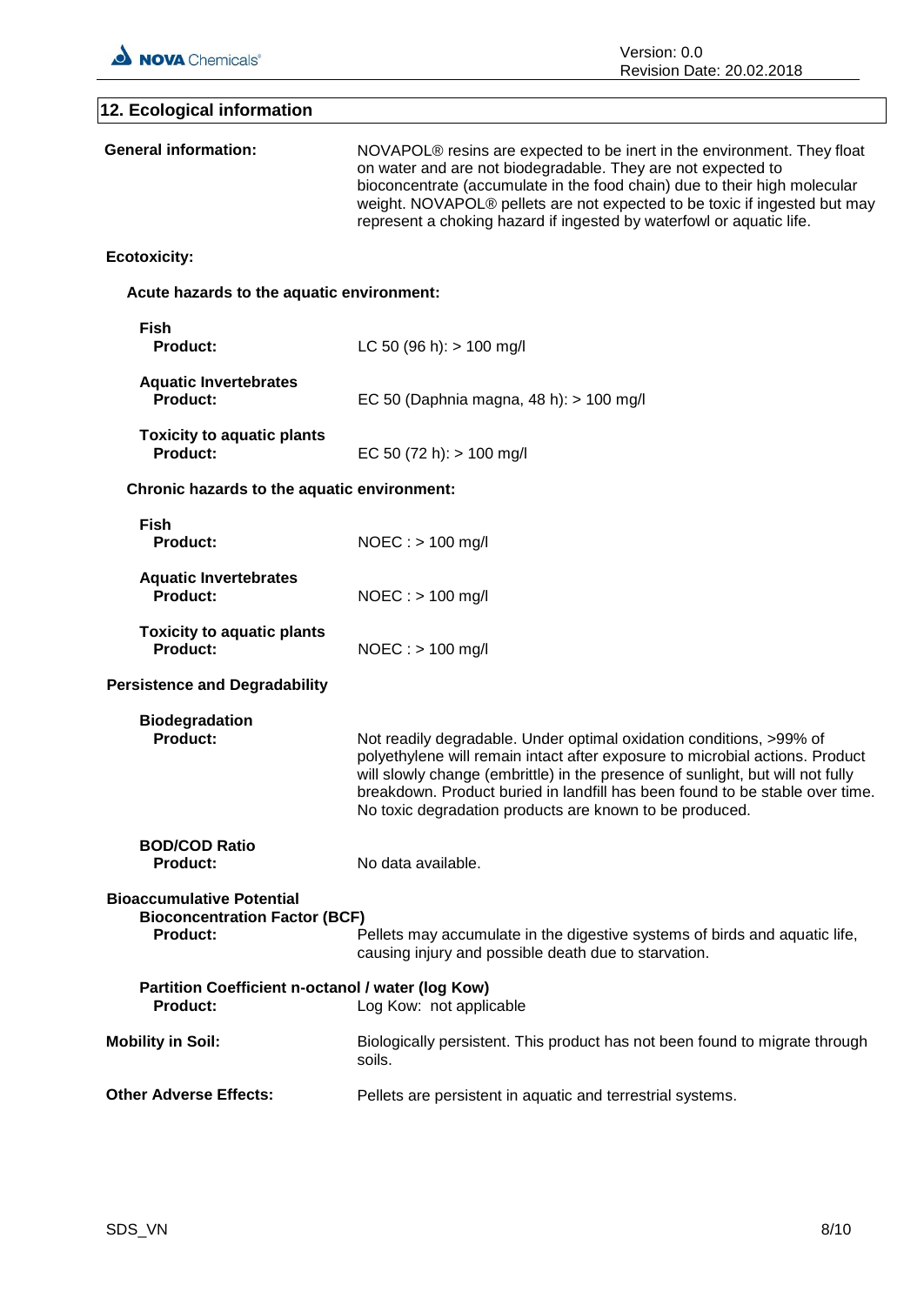**13. Disposal considerations**

Version: 0.0 Revision Date: 20.02.2018

| Dispose of contents/container to an appropriate treatment and disposal<br>facility in accordance with applicable laws and regulations, and product<br>characteristics at time of disposal. Preferred disposal methods for<br>polyethylene in order of preference are: 1) clean and reuse if possible, 2)<br>recover and resell through plastic recyclers or resin brokers, 3) incinerate<br>with waste heat recovery and 4) landfill. DO NOT ATTEMPT TO DISPOSE<br>OF BY UNCONTROLLED INCINERATION. Open burning of plastics at<br>landfills should not be undertaken. |
|------------------------------------------------------------------------------------------------------------------------------------------------------------------------------------------------------------------------------------------------------------------------------------------------------------------------------------------------------------------------------------------------------------------------------------------------------------------------------------------------------------------------------------------------------------------------|
| Check regional, national and local environmental regulations prior to<br>disposal.                                                                                                                                                                                                                                                                                                                                                                                                                                                                                     |
|                                                                                                                                                                                                                                                                                                                                                                                                                                                                                                                                                                        |

## **14. Transport information**

#### **IMDG**

Not regulated.

#### **IATA**

Not regulated.

## **15. Regulatory information**

#### **Federal regulations**

**Vietnam. Ozone Depleting Substances (ODS) (Joint Circular No. 14/2005/TTLT-BTM-BTNMT)** Not regulated

#### **Inventory status**

Canada DSL Inventory List: On or in compliance with the inventory US TSCA Inventory:  $\qquad \qquad \qquad$  On or in compliance with the inventory

## **16.Other information, including date of preparation or last revision**

| <b>Issue Date:</b><br><b>Revision Information:</b><br><b>Version #:</b> | 20.02.2018<br>20.02.2018: New SDS<br>0.0                                                                                                                                                                                                                                                                                                                                                                                                                                                                                                                                                                                                                                                                                                                                                                                                                                                                                                                                                                                                                                                                                                                                                                                                                                                                                       |
|-------------------------------------------------------------------------|--------------------------------------------------------------------------------------------------------------------------------------------------------------------------------------------------------------------------------------------------------------------------------------------------------------------------------------------------------------------------------------------------------------------------------------------------------------------------------------------------------------------------------------------------------------------------------------------------------------------------------------------------------------------------------------------------------------------------------------------------------------------------------------------------------------------------------------------------------------------------------------------------------------------------------------------------------------------------------------------------------------------------------------------------------------------------------------------------------------------------------------------------------------------------------------------------------------------------------------------------------------------------------------------------------------------------------|
| Source of information:                                                  | Available on request.                                                                                                                                                                                                                                                                                                                                                                                                                                                                                                                                                                                                                                                                                                                                                                                                                                                                                                                                                                                                                                                                                                                                                                                                                                                                                                          |
| <b>Other information:</b>                                               | Exposure to the Hazardous Combustion and Decomposition Products as<br>described in the SDS, Sections 5 and 10, may be linked with various acute<br>and chronic health effects. These effects include irritation of eyes and upper<br>respiratory tract primarily from the aldehydes, breathing difficulties, systemic<br>toxicity such as liver, kidney, and central nervous system effects.<br>NOVA Chemicals has monitored worker exposures to emissions during<br>commercial-scale processing of polyethylene. Concentrations of hazardous<br>decomposition products were determined to be well below established<br>exposure limits in the workplace. "Quantitation of Employee Exposure to<br>Emission Products Generated By Commercial-Scale Processing of<br>Polyethylene" is available in the Am. Ind. Hyg. Assoc. J. 56:809-814 (1995)<br>and "Quantification of Emission Compounds Generated During Commercial-<br>Scale Processing of Advanced SCLAIRTECH™ Polyethylene" is available in<br>the Journal of Plastic Film & Sheeting Volume 26 Issue 2, April 2010.<br>For information on ventilation considerations for the control of volatile air<br>contaminants from polyethylene, please request a copy of NOVA Chemicals'<br>publication, "Ventilation Guidelines for Heat-Processing Polyethylene<br>Resins". |